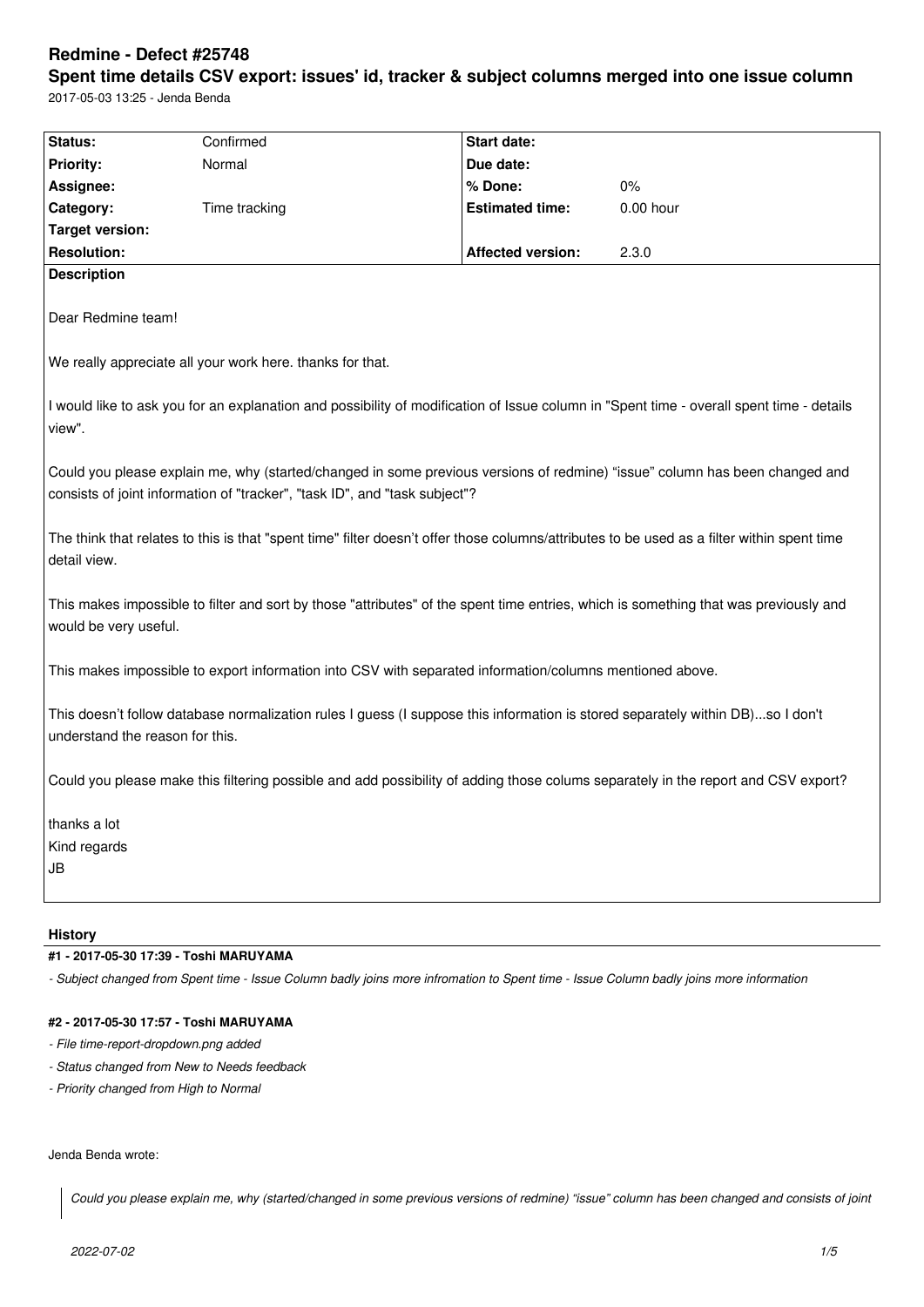*information of "tracker", "task ID", and "task subject"?*

Do you mean this drop down? time-report-dropdown.png

#### **#3 - 2017-05-30 19:54 - Jenda Benda**

*- File Screen Shot 2017-05-30 at 19.43.48.png added*

Hi,

no this is not the place...I mean "details" view.. Please see my screenshot, that shows it. I also highlited all the values that are joint together with different colors.

We had to create custom field, where we copy/duplicate tracker information to be able to sort it in the view by tracker-custom field...

thx

jb

# **#4 - 2017-05-30 20:46 - Toshi MARUYAMA**

*- File Redmine-1.4.png added*

This is vanilla Redmine 1.4 screen shot.

Redmine-1.4.png

Did you use vanilla Redmine?

## **#5 - 2017-05-30 22:49 - Jenda Benda**

my screenshot comes from this:

| Redmine version | $3.3.0$ .stable |  |
|-----------------|-----------------|--|
| Ruby version    | 2.1.10-p492     |  |
| Rails version   | 4.2.6           |  |

#### **#6 - 2017-05-31 06:05 - Toshi MARUYAMA**

Jenda Benda wrote:

*Could you please explain me, why (started/changed in some previous versions of redmine) "issue" column has been changed and consists of joint information of "tracker", "task ID", and "task subject"?*

What version do you mean as some previous versions? There is no change from Redmine 1.4.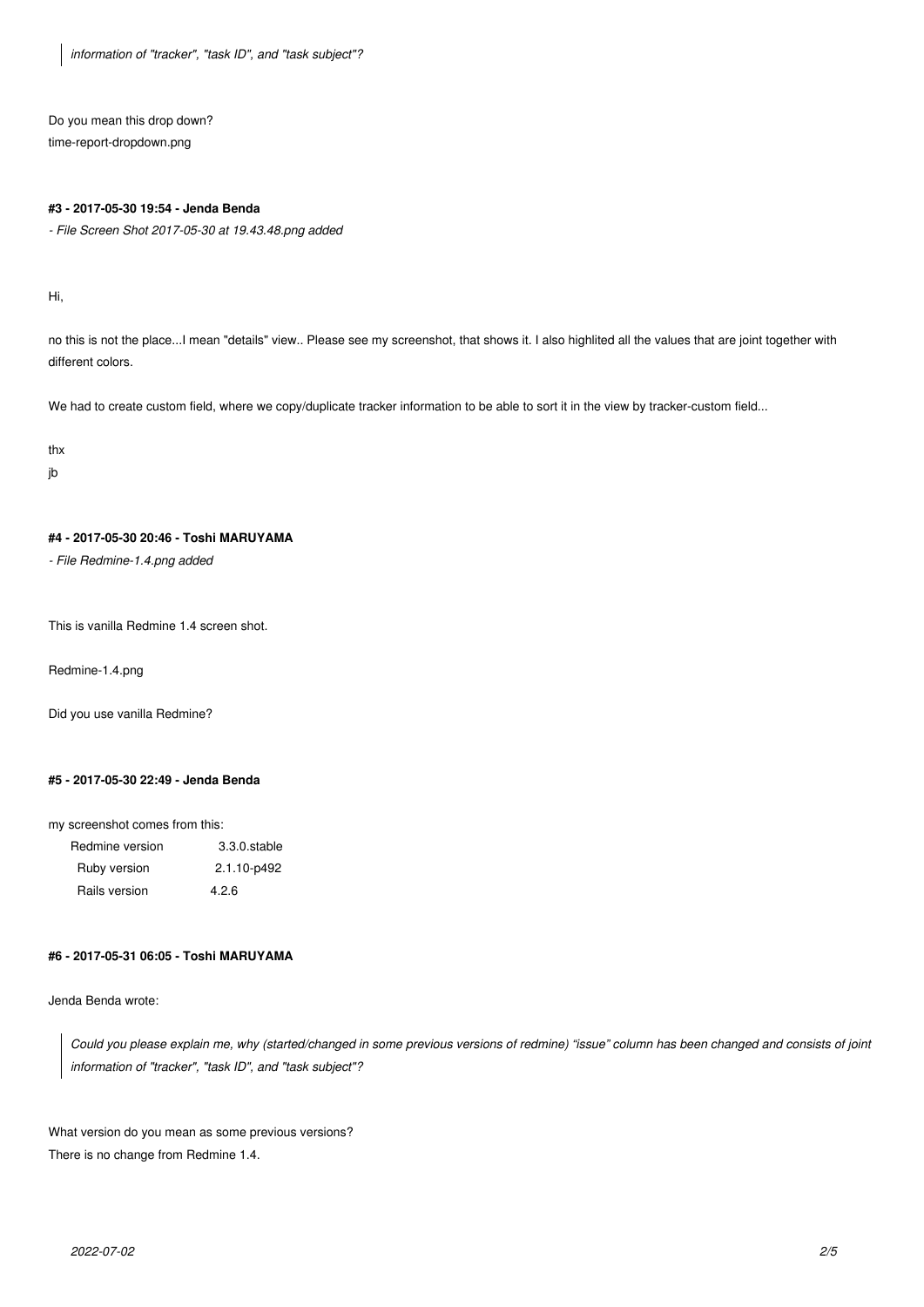## **#7 - 2017-06-01 14:33 - Jenda Benda**

Hi,

thanks again!

We used redmine 1.2 before 3.3.x version. The spent time details view was as explained above there, the same was CSV export...

thx

jb

### **#8 - 2017-06-01 16:06 - Toshi MARUYAMA**

*- File 1.2-stable.png added*

I cannot see any difference in Redmine 1.2.

1.2-stable.png

# **#9 - 2017-06-01 16:20 - Jenda Benda**

could you please try to export CSV and check the result? Are the tracker, ID and Issue subject separated "columns"? thanks a lot

JB

# **#10 - 2017-06-01 17:31 - Toshi MARUYAMA**

*- Subject changed from Spent time - Issue Column badly joins more information to Spent time csv: tracker column joins to issue column*

- *Category set to Time tracking*
- *Status changed from Needs feedback to Confirmed*
- *Affected version set to 2.3.0*

It seems caused by around r11448.

Redmine 2.2:

Date,User,Activity,Project,Issue,Tracker,Subject,Hours,Comment 06/01/2017,Redmine Admin,Design,test00,1,Bug,test,1.0,""

#### Redmine 3.3:

Project,Date,User,Activity,Issue,Comment,Hours test\_00,06/02/2017,Redmine Admin,Design,Bug #53: test,"",1.00

# **#11 - 2017-06-01 17:53 - Mischa The Evil**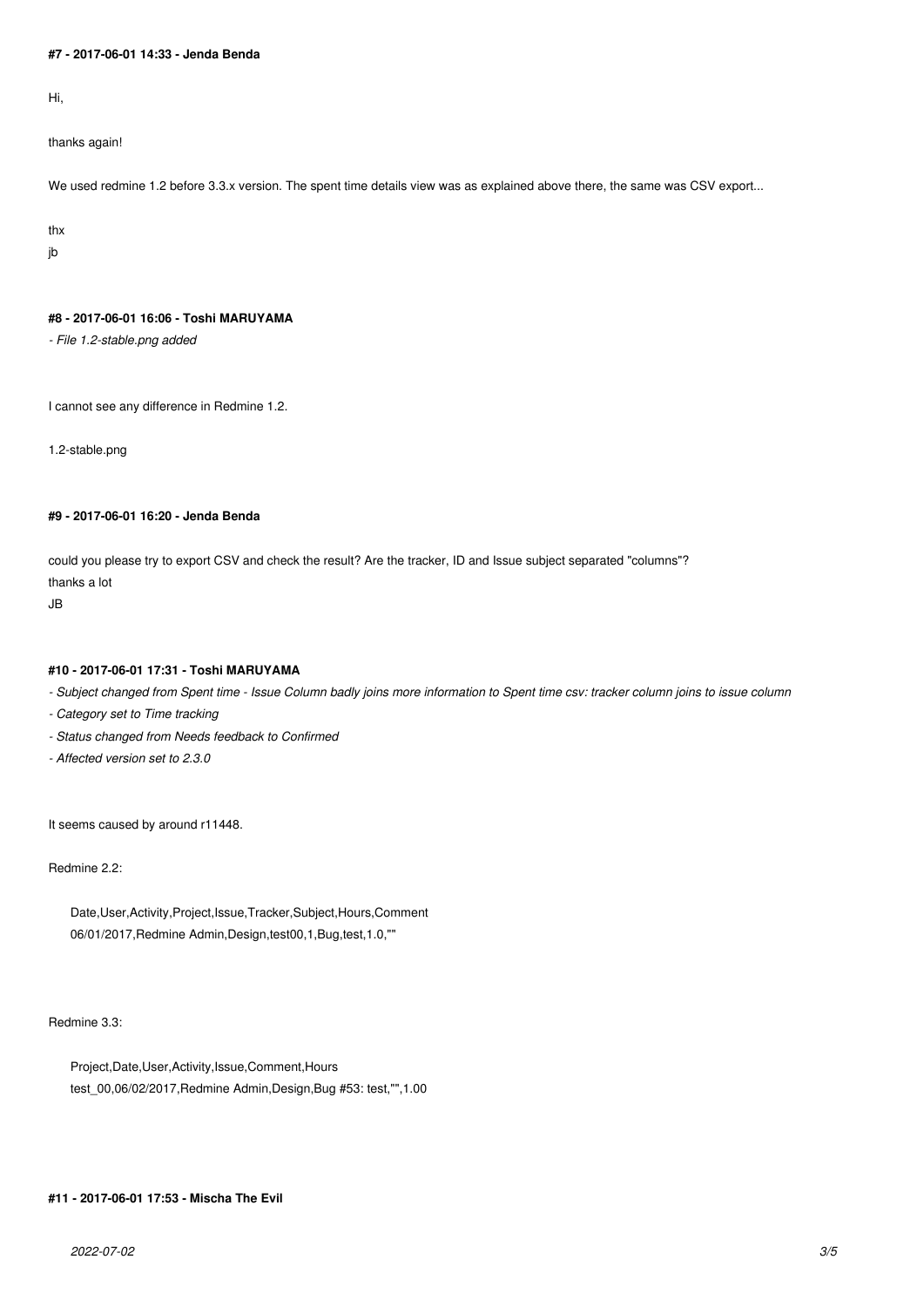I've been reading along and started digging the code of the 'spent time details view' when the TS explicitly expressed that this is scoped to the CSV export of that view only. I was able to trace this change in the CSV export to r11442, which was introduced first in Redmine version#60. Before r11442, the CSV export contained three individual columns (id, tracker and subject), whereas post r11442, the query columns are being used instead, which results in the fact that only one column is presented which includes a concatenation of the id, tracker and subject.

#### **#12 - 2017-06-01 17:58 - Mischa The Evil**

*- Subject changed from Spent time csv: tracker column joins to issue column to Spent time details CSV export: issues' id, tracker & subject columns merged into one issue column*

#### **#13 - 2017-06-01 18:32 - Jenda Benda**

OK, thanks a lot...I probably wrongly expected that export was the same as the view in web UI, please let me aplogozie myself. The fact is we were used to sort/filter/list by these three different values. We used CSV export and Excel for doing that in the past.

When we upgraded redmine the filter function in spent time details view was included(for web UI). So we've started using this great feature. We still need to sort and filter(two different things) as well. Because it wasn't possible nor in the UI and nor in the CSV export we had to add custom fileds for trackers and others and duplicate this information there each time spent time entry was/is created, to be able to filter and sort by these values.

I believe there are two different issues then:

1. CSV export concatenates of the id, tracker and subject

2. web UI spent time details filter doesn't allows to filter/sort by the id, tracker and subject(as the attributes are concentated together in one field)

ad1) We know now there was change in the code for CSV export, but not sure if this was done on purpose...? ad2) Is there any practical reason for not showing the ID, tracker and subjecct in spent time separatedly? If not I believe it would make sense and many users could benefit from separation of these attributes/values in web UI spent time details view.

Thanks a lot again for all the effort. Kind regards JB

## **#14 - 2018-02-04 22:14 - Jenda Benda**

Dears,

I hope you are all doing great!

Is there any update on this please?

I also believe this is related to the most recent version of redmine... not just to 2.3.0 as statet in issue atributes. This may lead to ignoring this issue.

Thanks lot Kind regards

J.

#### **#15 - 2019-05-14 22:03 - Jenda Benda**

I have to confirm this is not an issue in the latest stable version 4.0.3 anymore.

Thanks a lot!

j.